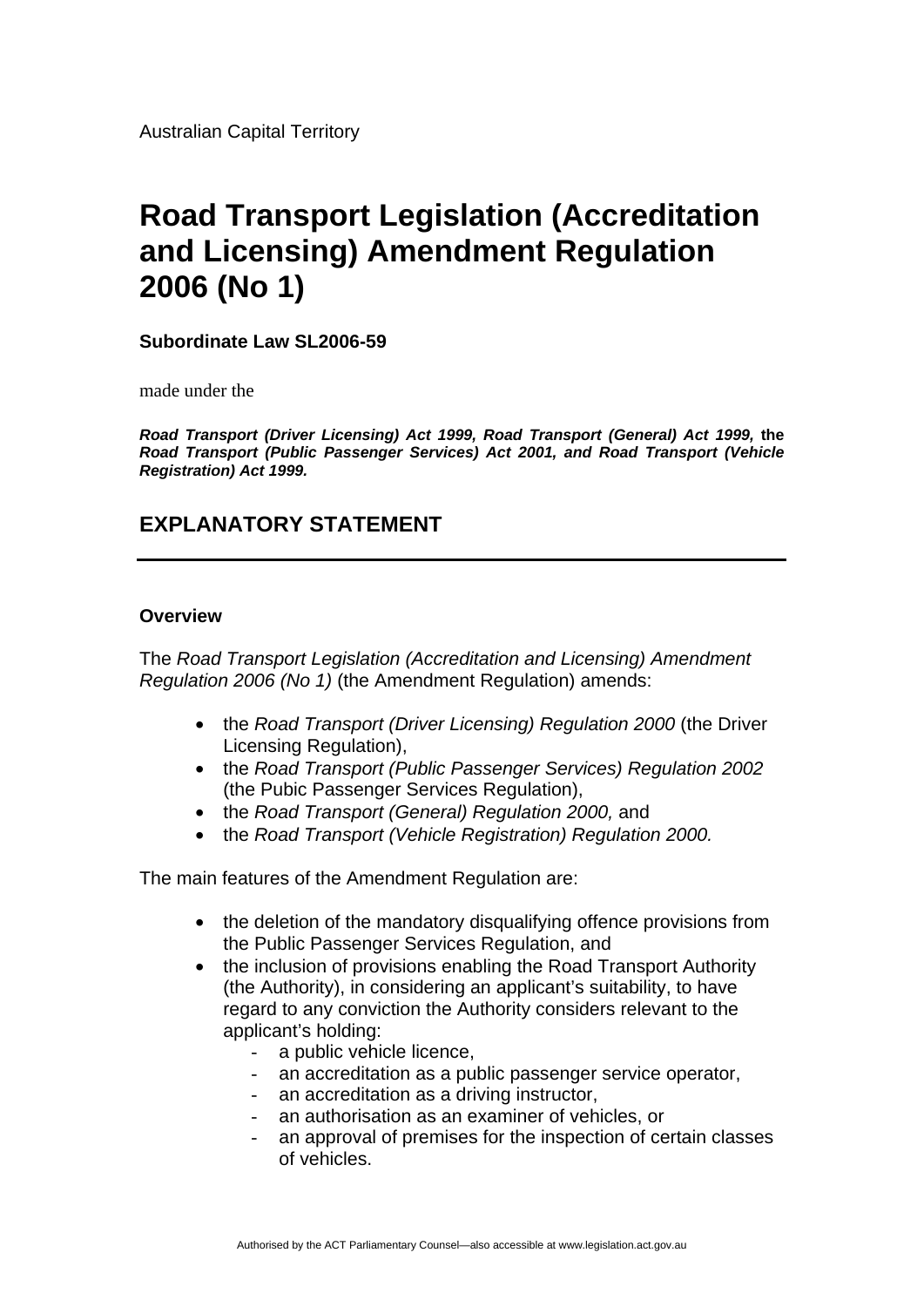## **Detail**

#### **1 Name of regulation**

Clause 1 provides the name of the regulation, the *Road Transport Legislation (Accreditation and Licensing) Amendment Regulation 2006 (No 1).* 

#### **2 Commencement**

Clause 2 specifies that the regulation commences on a day fixed by the Minister.

## **Part 2**

## **3 Legislation amended – pt 2**

Clause 3 notes that the part amends the Driver Licensing Regulation*.* 

## **4 Division 3.1**

Clause 4 substitutes a new Division 3.1 dealing with Required Medical Standards.

Currently Division 3.1 provides the interpretation for the part, providing definitions of 'disqualifying offence' and 'required medical standards'. The 'disqualifying offence' definition is deleted, leaving only the definition of 'required medical standards'.

Two additional notes are included in the 'required medical standards' definition indicating that the text of an applied, adopted or incorporated law or instrument is taken to be a notifiable instrument if the operation of s47(5) or (6) of the Legislation Act is not disapplied and must be notified under the Legislation Act.

## **5 Section 70(3) and (4)**

Clause 5 amends section 70(3) which deals with assessing whether applicants for public vehicle licences are suitable persons to hold public vehicle licences. Existing section 70(3)(a), which refers to a person being convicted or found guilty of a disqualifying offence, is replaced with a provision allowing the Authority to refuse an application if the person has been convicted or found guilty of an offence that the authority considers is relevant to the application. The authority must comply with any guidelines approved by the Minister for this purpose.

Existing section 70(3)(b) and (c) substantially become section 70(3)(b)(i) and (ii). New section 70(4) notes that an application may not be refused if the applicant's driver licence has been suspended or cancelled due to the nonpayment of an infringement penalty. Existing section 70(4) is renumbered as section 70(5).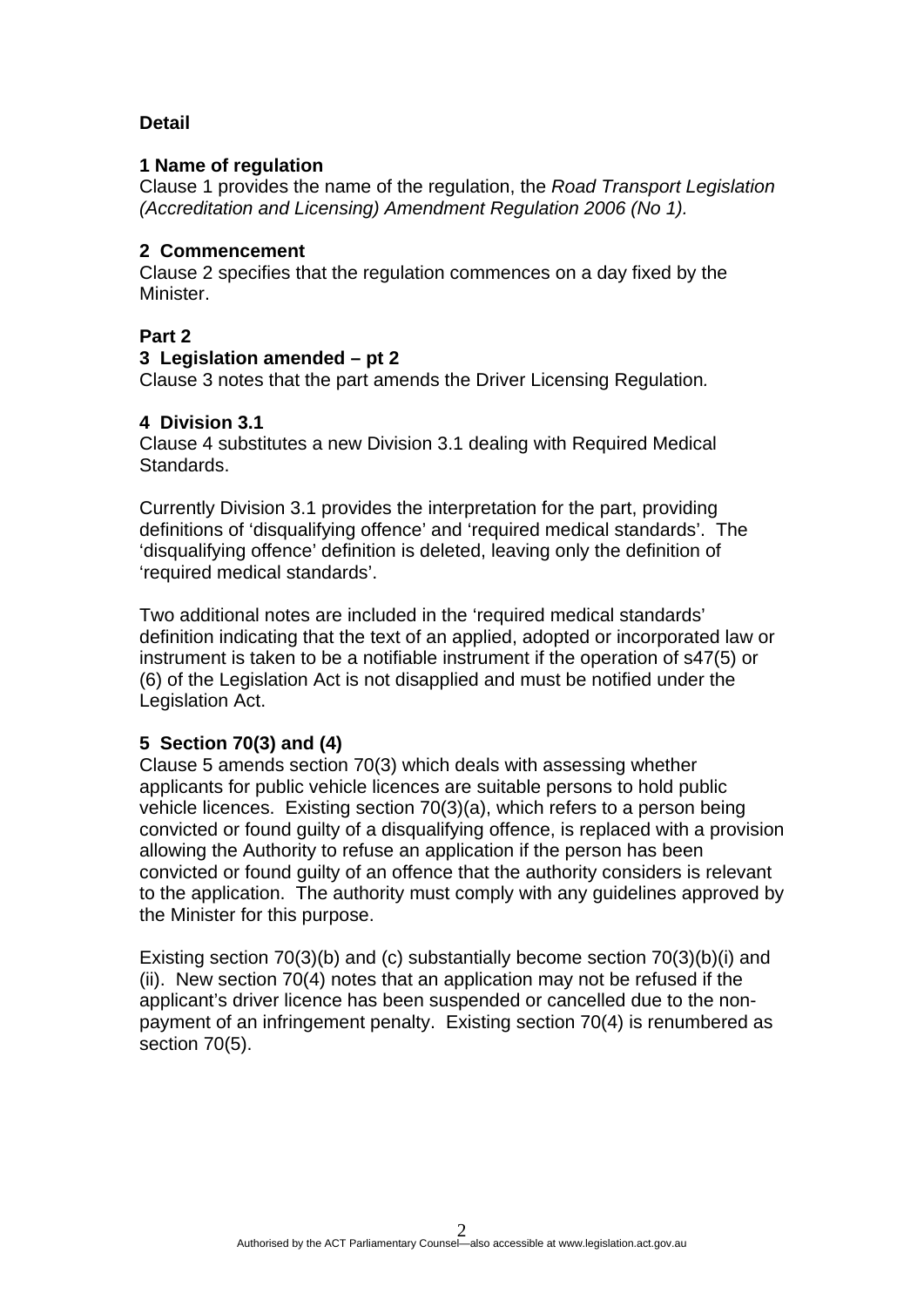## **6 Section 87(3)**

Clause 6 amends section 87(3) dealing with when the Authority may suspend or cancel a person's public vehicle licence on the basis that the person is not a suitable person to hold such a licence.

The reference to a person's being convicted or found guilty of a disqualifying offence is changed to refer to a person's being convicted or found guilty of an offence that the Authority considers relevant to the person's suitability to hold the licence. In making such a decision, the Authority must comply with any guidelines approved by the Minister for this purpose.

# **7 New section 90A**

Clause 7 provides new section 90A which deals with the approval of guidelines to be applied by the Authority in making decisions under section 70(3)(a) about when an application for a public vehicle licence is to be refused and section 87(3)(a) about when a person is no longer suitable to continue to hold a public vehicle licence and the licence is to be suspended or cancelled.

Approved guidelines are to be a disallowable instrument.

# **8 Section 104(1)(c)**

Clause 8 amends section 104(1)(c) dealing with eligibility to apply for accreditation as a driving instructor. The current provision refers to the person having 'the skills to provide driver instruction'. The clause expands on 'the skills' specifying the person must have sufficient driving ability and knowledge of safe driving practices, whilst still referring to the other skills needed to provide driver instruction and assessment (in new section 104(1)(ca)).

## **9 Section 104(1)(f)**

Clause 9 consequentially amends section 104(1)(f) which deals with the required training for accreditation as a driving instructor. The provision now refers to a person having complied with the required training under section 104A (see clause 10).

## **10 Section 104(3), (4) and (5)**

Clause 10 replaces existing section 104(3), (4) and (5), which deal with exempting a person from the training requirement, with new section 104A 'Required training for driving instructors'.

A person complies with the required training if the person has completed an approved driving instructors training course in the 1 year prior to applying for accreditation or if the person has been accredited within the previous 5 years. Consistent with the existing provision, a person may be exempted from the training requirement, but only if the Authority considers the person has appropriate training or experience for accreditation.

# **11 Section 106(1)(b)and (c)**

Clause 11 omits section 106(1)(b) and (c) about an application for accreditation as a driving instructor being refused because the applicant does not have sufficient driving, knowledge or skills. These provisions are dealt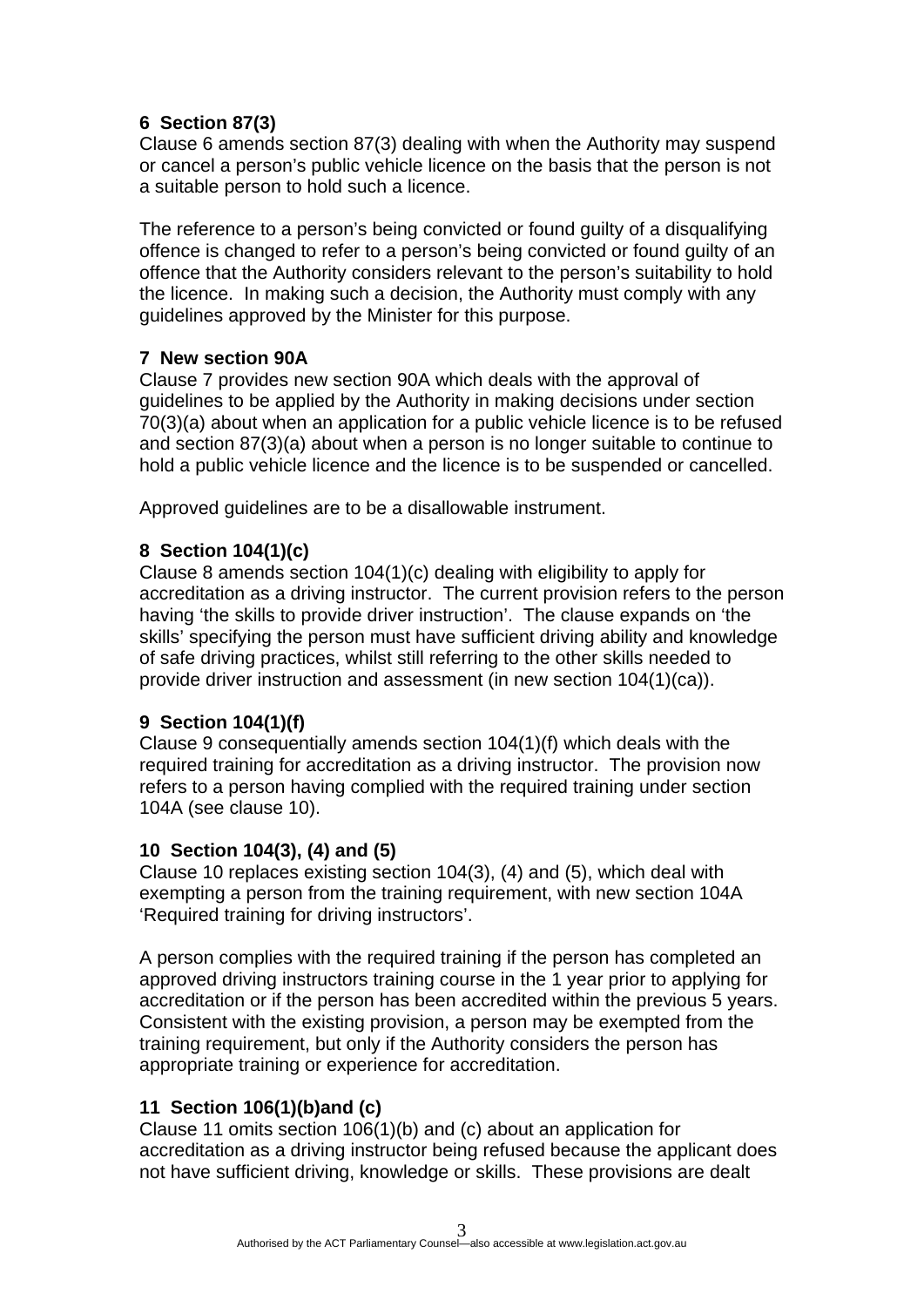with under section 106(1)(a) which provides that an application may be refused if the applicant in not eligible for accreditation.

## **12 Section 106(2)**

Clause 12 amends section 106(2) which deals with suitable persons to hold accreditation. The existing provision referring to a person who has been convicted or found guilty of a disqualifying offence is substituted with a provision about a person convicted or found guilty of an offence that the Authority considers is relevant to the application.

Existing section 106(2)(b) and (c), about licence disqualification and suspension, are substantially combined in section 106(2)(b), with new section 106(3) highlighting that a person's suitability is not affected by their licence being suspended due to non-payment of an infringement penalty.

# **13 Section 107(3)**

Clause 13 amends section 107(3) which provides a 1 year term for accreditations. The accreditation period is increased to a maximum of 5 years similar to other forms of accreditation under the Road Transport legislation. For example, a taxi operator accreditation is valid for a maximum of 6 years. Accredited driving instructors will continue to be required to provide criminal history checks and medical assessment reports every year.

# **14 Section 111(a) to (f)**

Clause 14 amends section 111 dealing with when the Authority may take action in relation to an accreditation.

Existing section 111(a), referring to a person who has been convicted or found guilty of a disqualifying offence, is amended to refer to an offence that the Authority considers is relevant to the person's suitability to hold an accreditation, and is renumbered as section 111(b).

Existing section 111(b), which deals with a person not holding a full licence, is replaced with a provision referring to a person who is not eligible to apply for accreditation, and is renumbered as section 111(a).

Existing section 111(c) is amended to clarify that if a person obtains an accreditation, or a renewal of an accreditation, by making false or misleading statements, the Authority may take action in relation to the accreditation.

## **15 Section 111, note**

Clause 15 omits the note in section 111 consequentially. The note, which points to the meaning of 'disqualifying offence', is no longer necessary as this term is omitted under Clause 4.

## **16 New section 122A**

Clause 16 provides new section 122A which deals with the approval of guidelines to be applied by the Authority in making decisions under section 106 (2)(a), about when an application for an accreditation can be refused, and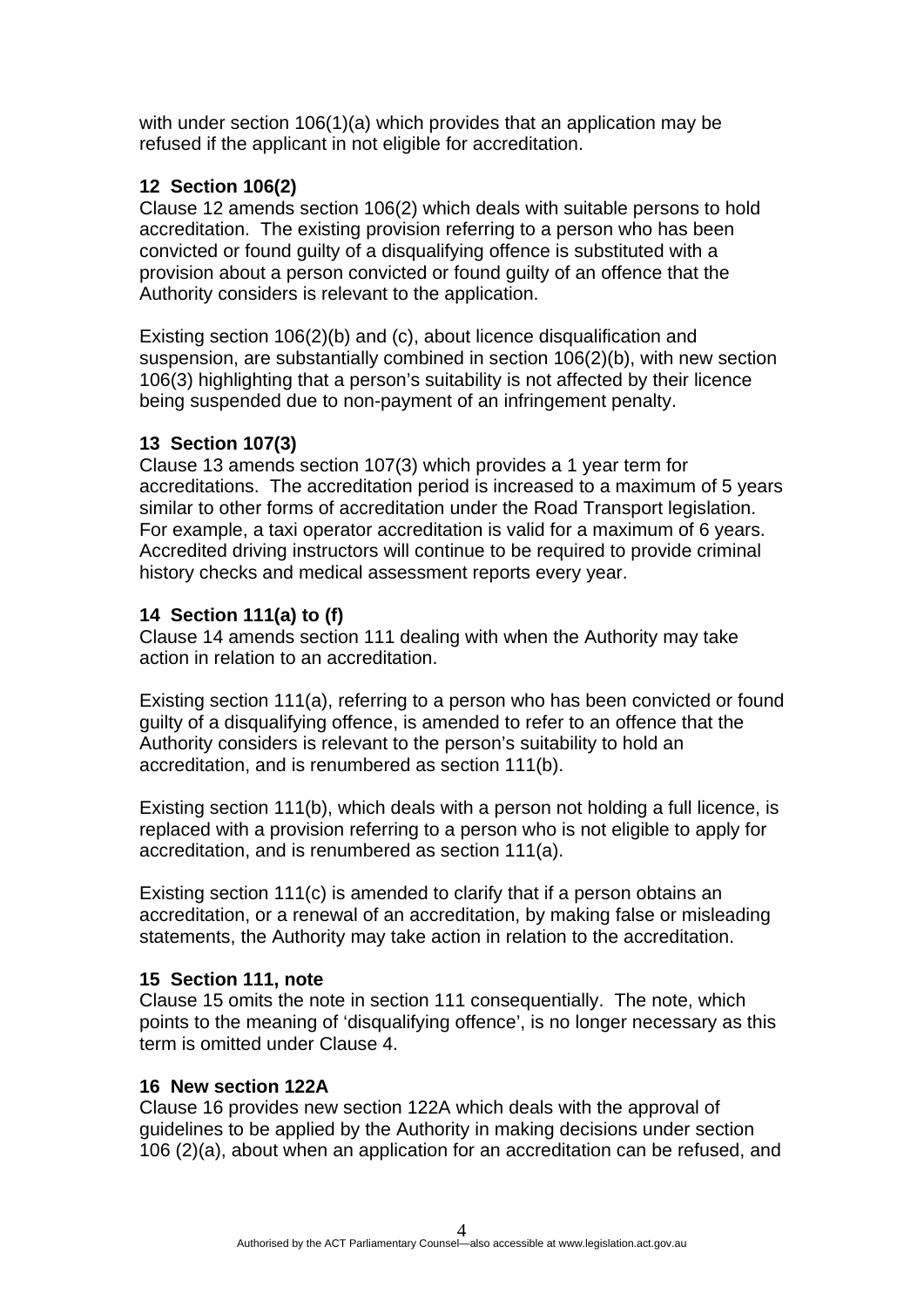section 111(b), about when a person is no longer suitable to continue to hold an accreditation and the accreditation is to be suspended or cancelled.

Approved guidelines are to be a disallowable instrument.

## **17 Dictionary, definition of 'disqualifying offence'**

Clause 17 omits the definition of 'disqualifying offence' as a consequence of Clause 4.

## **18 Dictionary, definition of 'required medical standards'**

Clause 18 amends the definition of 'required medical standards' by replacing the reference to section 15(2) with a reference to section 15. This is consequential to clause 4.

## **19 Further amendments, mentions of s15(2)**

Clause 19 substitutes s15 for s15(2) in several other provisions consequentially.

## **Part 3 Road Transport (General) Regulation 2000**

## **20 Legislation amended – pt 3**

Clause 20 notes that the part amends the *Road Transport (General) Regulation 2000.* 

## **21 Schedule 1, part 1.4, items 34 to 36**

Clause 21 amends the reviewable decision details listed in Part 1.4 of Schedule 1. Items 34 and 35 are amended consequentially by substituting new references to the relevant provisions of the legislation. A new item, 36A is added providing a reviewable decision in relation to the maximum period of issue of an accreditation as a driving instructor.

## **Part 4 Road Transport (Public Passenger Services) Regulation 2002**

## **22 Legislation amended – pt 4**

Clause 22 notes that the part amends the Public Passenger Services Regulation.

## **23 Section 6, definition of 'mandatory disqualifying offence'**

Clause 23 omits the definition of 'mandatory disqualifying offence' as a consequence of clause 26.

## **24 New section 8(2)(aa)**

Clause 24 amends section 8, which deals with the mandatory refusal of accreditation, by inserting a new section 8(2)(aa). This provision is included to allow the Authority to refuse an application for accreditation if the applicant has been convicted or found guilty of an offence that the authority considers is relevant to the application. The authority must comply with any guidelines approved by the Minister for this purpose.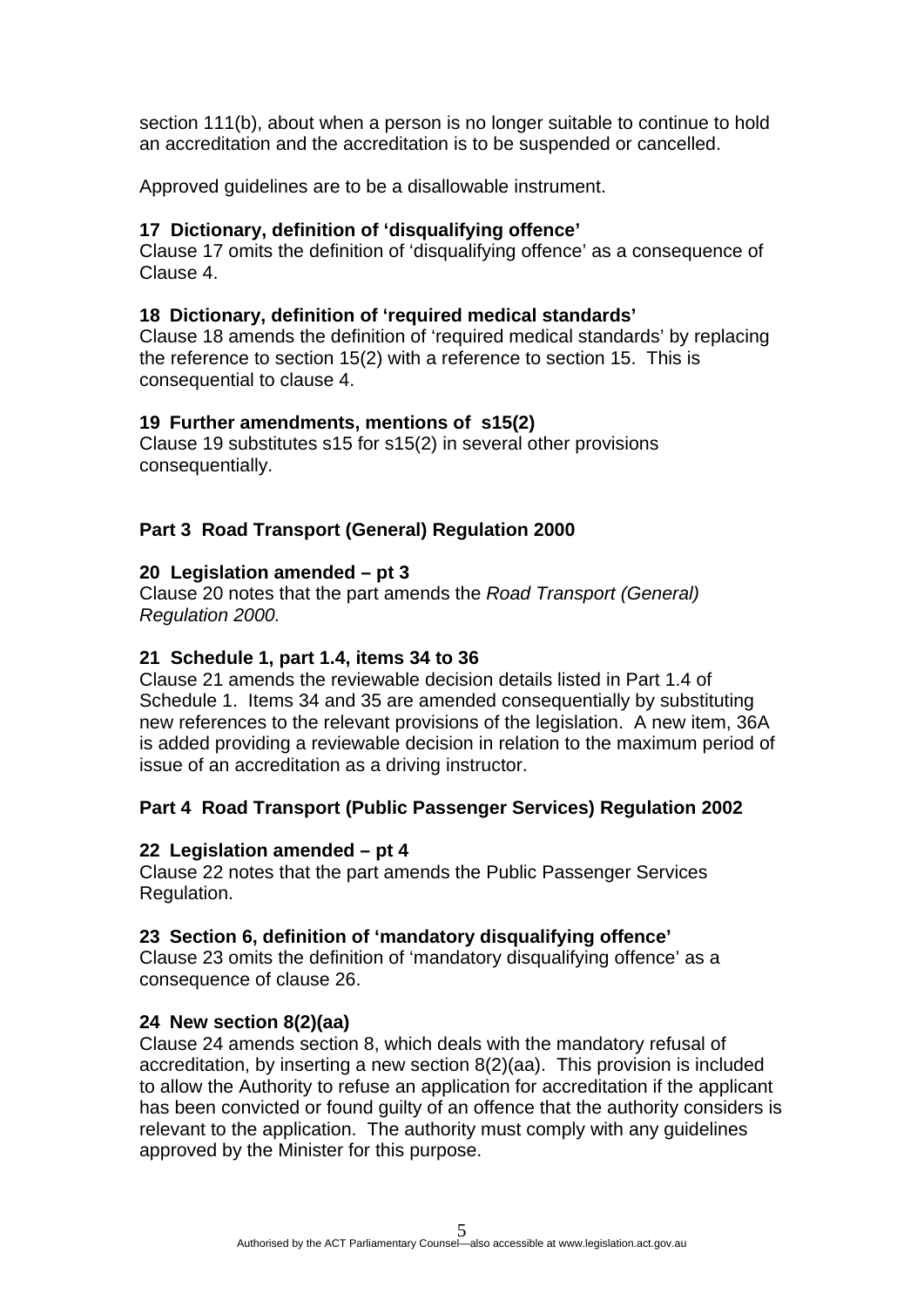## **25 Section 8(2)(a) to (c)**

Section 8(2)(a) to (c) is renumbered as a consequence of clause 24.

## **26 Section 8(3)(a)**

Clause 26 omits existing section 8(3)(a) which deals with a person convicted or found guilty of a mandatory disqualifying offence.

#### **27 Section 14(1), example 2**

The reference to a mandatory disqualifying offence is also deleted from example 2 in section 14(1).

#### **28 New section 19A**

Clause 28 provides new section 19A which deals with the approval of guidelines to be applied by the Authority in making decisions under section 8(2)(b), about when an application for an accreditation may be refused.

Approved guidelines are to be a disallowable instrument.

#### **29 Section 500(4)**

Clause 29 amends an error in the expiry provision for a transitional arrangement for certain small buses. Section 500(4) currently provides that the chapter expires on 1 July 2010. It is the part that expires on that date.

#### **30 Dictionary, definition of 'mandatory disqualifying offence'**

The definition of 'mandatory disqualifying offence' is omitted as a consequence of clause 26.

## **Part 5 Road Transport (Vehicle Registration) Regulation 2000**

#### **31 Legislation amended – pt 5**

Clause 31 notes that the part amends the *Road Transport (Vehicle Registration) Regulation 2000.* 

#### **32 Section 116(1)(b)**

Clause 32 amends section 116(1) which deals with assessing whether persons are eligible to apply for authorisation as an examiner of vehicles. Existing section 116(1)(b), which refers to a person being convicted or found guilty of an offence that involves fraud or dishonesty, is replaced with a provision allowing the Authority to refuse an application if the person has been convicted or found guilty of an offence that the authority considers is relevant to the application.

The authority must comply with any guidelines approved by the Minister for this purpose.

#### **33 Section 124**

Clause 33 amends section 124 dealing with when the authority may take action in relation to authorisation as an examiner.